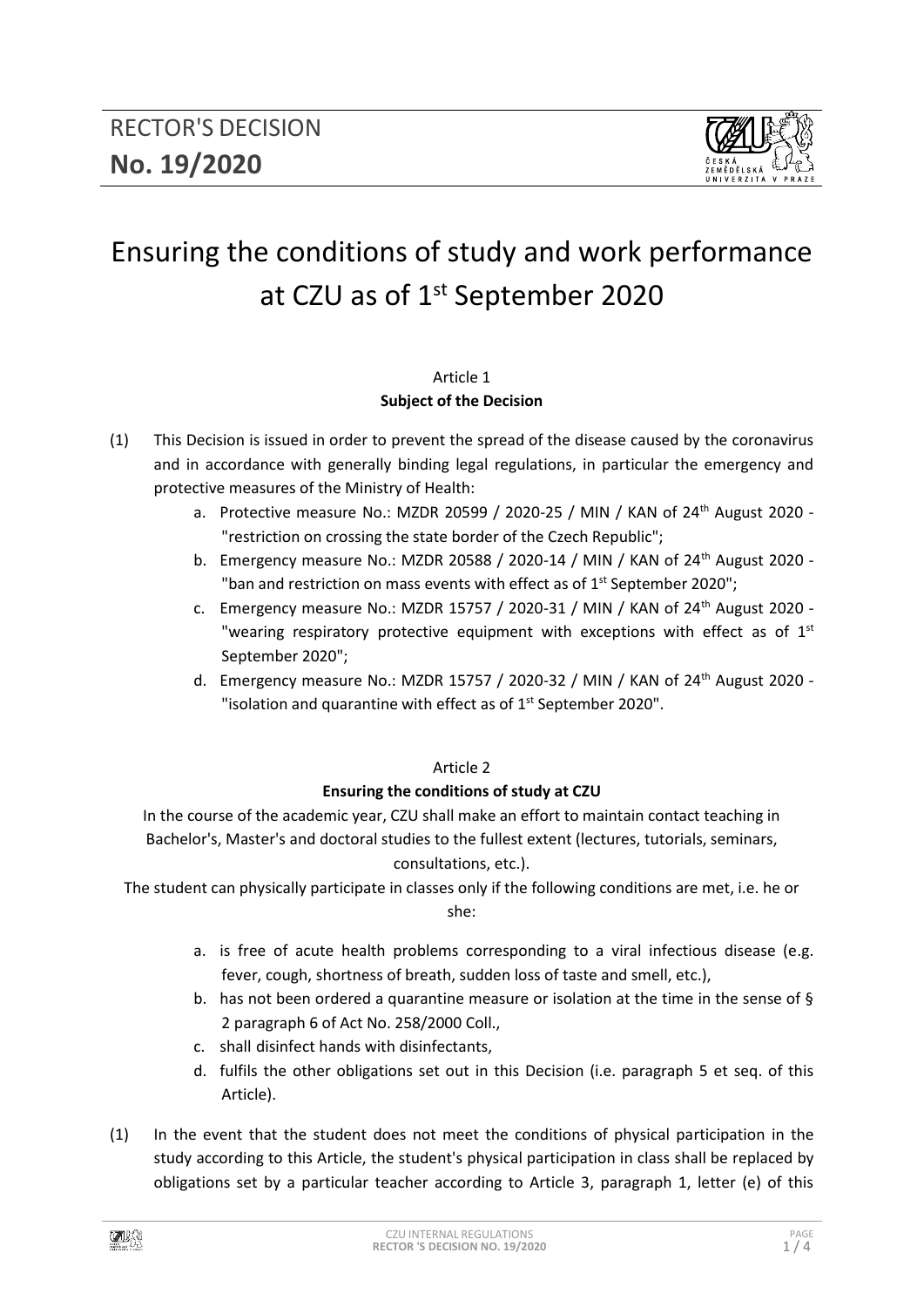Decision. For this purpose, the student is obliged to contact the teacher by means of distance communication.

- (2) In the event that the student or applicant for study (hereinafter "student") physically arrives at the Study Administration Office or another workplace performing the activity of a public authority and an administrative body (i.e. a workplace deciding on the rights and obligations of a student), the movement and residence of all persons without respiratory protective equipment (nose and mouth) is prohibited in these premises.
- (3) Provided the student has stayed for more than 12 hours during the last 14 days on the territory of countries that are not on the list of countries with a low risk of COVID-19, upon entering the Czech Republic he or she is obliged to report this fact immediately by phone or by other remote access to the regional hygienic station and at the same time to CZU via the form available at https://aktualne.czu.cz/ and immediately, at his or her own expenses, undergo an RT-PCR test for the presence of SARS CoV-2 and submit the result of this test to the Study Administration Office (in the case of the student-foreigner to the International Relations Office) of the relevant faculty or IEC. Until the student submits a negative RT-PCR test for the presence of SARS CoV-2, he or she may not enter and move in any of the CZU premises, except for possible accommodation in dormitories in areas designated for persons in quarantine measures.
- (4) If the student has stayed abroad according to paragraph 6 of this Article, he or she is obliged to wear respiratory protective equipment during his or her stay and movement at CZU, for at least 14 days upon entering the territory of the Czech Republic.
- (5) In the case of the student-foreigner who has resided abroad pursuant to paragraph 6 of this Article, the protective measure of the Ministry of Health has imposed another obligation to undergo the second RT-PCR test for the presence of SARS CoV-2, 14 days upon entering the Czech Republic, namely if the public health protection authority does not personally decide on other quarantine measures in individual cases in accordance with Act No. 258/2000 Coll. and the duration of these measures. The second test does not need to be submitted to the International Relations Office.
- (6) Due to the obligation of CZU as an entity receiving foreigners who entered the Czech Republic after 1<sup>st</sup> July 2020 to supervise the provision of accommodation, health care and return to the country of origin, the student-foreigner is obliged to register and provide all required information using the form available at https://aktualne.czu.cz/.
- (7) It is forbidden to organize theatrical, musical, film and other artistic performances, sports, cultural, religious, federal, dance, traditional and similar events and other gatherings, exhibitions, festivities, pilgrimages, shows, tastings, markets and fairs, educational events, celebrations , both public and private, with participation exceeding 1,000 persons at the same time, if the event takes place mainly outdoors, or 500 persons, if the event takes place mainly indoors, with the exceptions provided for in the emergency measure of the Ministry of Health.
- (8) In the event of an event pursuant to paragraph 10 of this Article with the participation of more than 100 persons at the same time and held indoors, participants in such an event are obliged

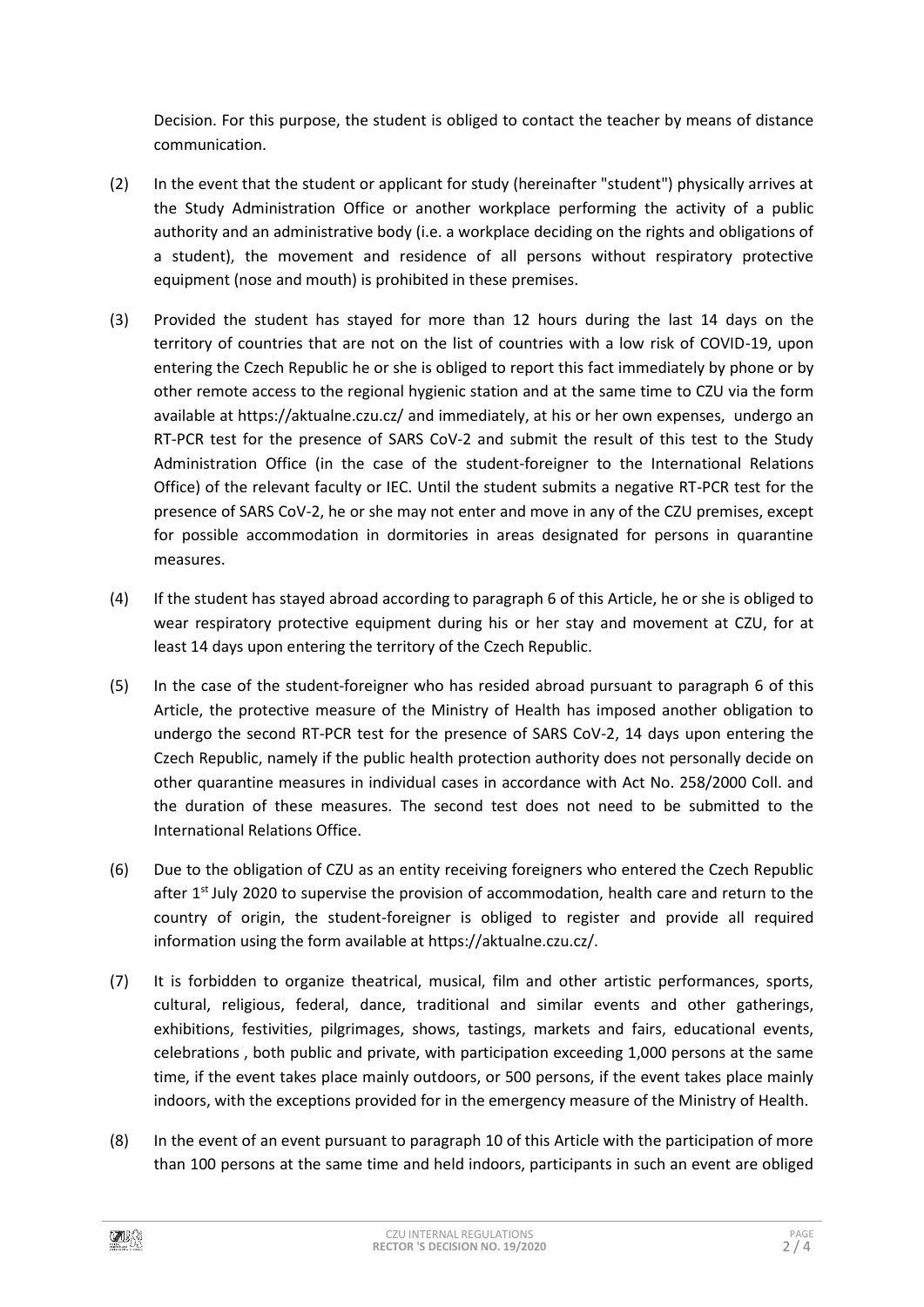to use respiratory protective equipment with exceptions provided for in the emergency measure of the Ministry of Health.

#### Article 3

### **Work performance of employees and persons in a similar position at CZU**

- (1) The performance of work at CZU is carried out as standard according to the instructions of a superior employee and at the same time in compliance with the conditions (similarly) specified in Article 2, paragraphs 5 to 10 of this Decision, i.e.:
	- a. Pursuant to Article 2 (5), if the employee has stayed for more than 12 hours during the last 14 days on the territory of countries that are not on the list of countries with a low risk of COVID-19, upon entering the Czech Republic he or she is obliged to report this fact immediately by phone or by other remote access to the regional hygienic station and at the same time to CZU via the form available at https://aktualne.czu.cz/ and immediately, at his or her own expense, undergo an RT-PCR test for the presence of SARS CoV-2 and submit the result of this test to his or her direct supervisor. Until the employee has submitted a negative RT-PCR test for the presence of SARS CoV-2, he or she may not enter and move in any of the CZU premises, except for possible accommodation in dormitories in areas designated for persons in quarantine measures.
	- b. Pursuant to Article 3, paragraph 6, in the event that the employee resided abroad pursuant to letter a) of this paragraph, he or she is obliged to wear respiratory protective equipment during his or her stay and movement at CZU for a period of 14 days upon entering the territory of the Czech Republic.
	- c. Pursuant to Article 2, paragraph 7, in the case of the employee-foreigner, letter a) of this paragraph, the protective measure of the Ministry of Health also obliges to undergo the second RT-PCR test for the presence of SARS CoV-2, 14 days upon entering the territory of the Czech Republic, unless the public health protection authority has decided in individual cases about other quarantine measures in accordance with Act No. 258/2000 Coll. and the duration of these measures. The second test does not need to be submitted to the supervisor.
	- d. Pursuant to Article 2, paragraph 8, due to the obligation of CZU as an entity receiving foreigners who entered the territory of the Czech Republic after 1<sup>st</sup> July 2020, to supervise the provision of accommodation, health care and return to the country of origin, the employee-foreigner is obliged to register and provide all required information via the form available at https://aktualne.czu.cz/.
	- e. If necessary, as identified in accordance with Article 2 (3) of this Decision, teachers of individual subjects must introduce hybrid forms of teaching, where direct contact teaching shall be combined with online teaching and the use of other effective methods of e-learning. The conditions and recommendations for the provision of hybrid teaching shall be specified in the methodological guideline.
	- f. Pursuant to Article 2, paragraph 9, it is forbidden to organize theatrical, musical, film and other artistic performances, sports, cultural, religious, federal, dance, traditional and similar events and other gatherings, exhibitions, festivities, pilgrimages, parades, tastings, markets and trade fairs, educational events, celebrations, both public and